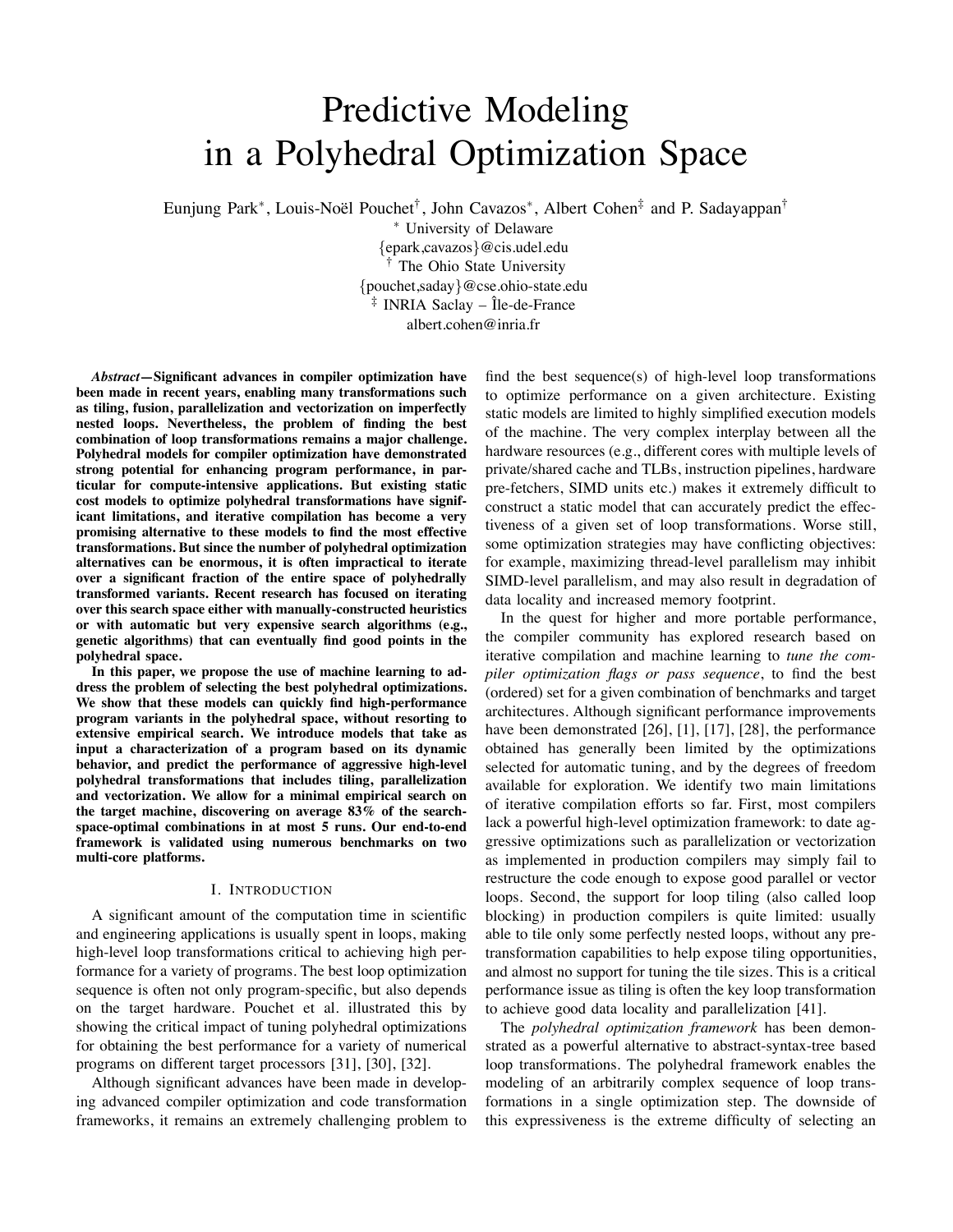*effective* set of affine transformation coefficients that result in good performance, combining tiling, coarse and fine grain parallelization, together with fusion, distribution, interchange, skewing, permutation and shifting [18], [30], [32].

Previous work on iterative compilation based on this model showed that there is opportunity for very large performance improvement over native compilers [31], [30], significantly better than using standard compilation flag tuning or pass selection and ordering. However, directly tuning the polyhedral transformation in its original abstract representation remains a highly complex problem, where the search space is usually infinite. Despite progress in understanding the structure of this space and how to bound its size, this problem remains hardly tractable in its original form.

Past and current work in polyhedral compilation has contributed algorithms and tools to expose model-driven approaches for various high-level transformations, including:

- loop fusion and distribution, to partition the program into independent loop nests;
- loop tiling, to partition (a sequence of) loop nests into blocks of computations;
- thread-level parallelism extraction;
- SIMD-level parallelism extraction.

Bondhugula et al. proposed the first integrated heuristic for parallelization, fusion and tiling in the polyhedral model [4], [5], subsuming all the above optimizations into a single, tunable cost-model. Individual objectives such as the degree of fusion or the application of tiling can implicitly be tuned by minor ad-hoc modifications of Bondhugula's cost model.

We now summarize the contributions of the present paper. We address the problem of effectively balancing the tradeoff between all the aforementioned high-level optimizations to achieve the best performance. As a direct benefit of our problem formalization, *we integrate the power of iterative compilation schemes with the expressiveness and efficiency of high-level polyhedral transformations*. Our technique relies on a training phase where numerous possibilities to drive the highlevel optimizer are tested, using a source-to-source polyhedral compiler on top of a standard production compiler. We show how the problem of selecting the best optimization criteria can be effectively learned using feedback from the dynamic behavior of various possible high-level transformations. By correlating hardware performance counters to the success of a polyhedral optimization sequence, *we are able to build a model that predicts very effective polyhedral optimization sequences for an unseen program*. Our results show it is possible to achieve close to the search-space-optimal performance by testing no more than 5 program versions. To the best of our knowledge, this is the first effort that demonstrates very effective discovery of complex high-level loop transformations using machine learning models.

In Section II, we first present details on the optimization space we consider, before presenting the machine learning approach in Section III. Experimental results are presented in Section IV. We discuss related work in Section V.

#### II. OPTIMIZATION SPACE

High-level loop transformations are crucial to effectively map a computation onto the target hardware. Effective mapping typically requires the partitioning of the computation into disjoint parts to be executed on different cores, and the transformation of those partitions into streams to be executed on each SIMD unit. In addition, the data flow used by the computation may need to be reorganized to better exploit the cache memory hierarchy and improve communication cost.

Addressing these challenges for compute-intensive programs has been demonstrated to be a strength of the polyhedral optimization framework. Several previous studies have shown how tiling, parallelization, vectorization or data locality enhancement can be efficiently addressed in an affine transformation framework [21], [34], [14], [24], [36]. Any loop transformation can be represented in the polyhedral representation, and composing arbitrarily complex sequences of loop transformations is seamlessly handled by the framework. This expressiveness and ease in composing and applying transformations are the strengths of the polyhedral model. However, the space of possible optimizations is dramatically enlarged, imposing challenges on the selection algorithms. In contrast to previous iterative approaches requiring the evaluation of up to hundreds of possible transformations [30], [32], we develop here a scheme that requires at most 5 candidate choices to be evaluated.

We also observe that high-level transformations are by far not sufficient to achieve the best performance for a program. Numerous low-level optimizations are required, and chip makers such as Intel have developed extremely efficient closed-source compilers for their processors. Unfortunately we have to consider such compilers as black-boxes, because of the difficulty in precisely determining which optimizations is implemented and when. Our approach considers the backend compiler as part of the target machine, and we focus exclusively on driving the optimization process via high-level source-to-source polyhedral transformations.

We next present the set of optimizations that we consider.

#### *A. Polyhedral Model*

Sequences of (possibly imperfectly nested) loops amenable to polyhedral optimization are called *static control parts* (SCoP) [14], [18], roughly defined as a set of (possibly imperfectly nested) consecutive statements such that all loop bounds and conditionals are affine functions of the surrounding loop iterators and global variables (constants that are unknown at compile time but invariant in the loop nest). Relaxation of these constraints to arbitrary side-effect free programs has recently been proposed [3], and our optimization scheme is fully compatible with this extended polyhedral model.

Polyhedral program optimization involves the analysis of the input program to extract its *polyhedral representation*, including dependence information and array access patterns. These are defined at the granularity of the statement instance, that is, an executed occurrence of a syntactic statement.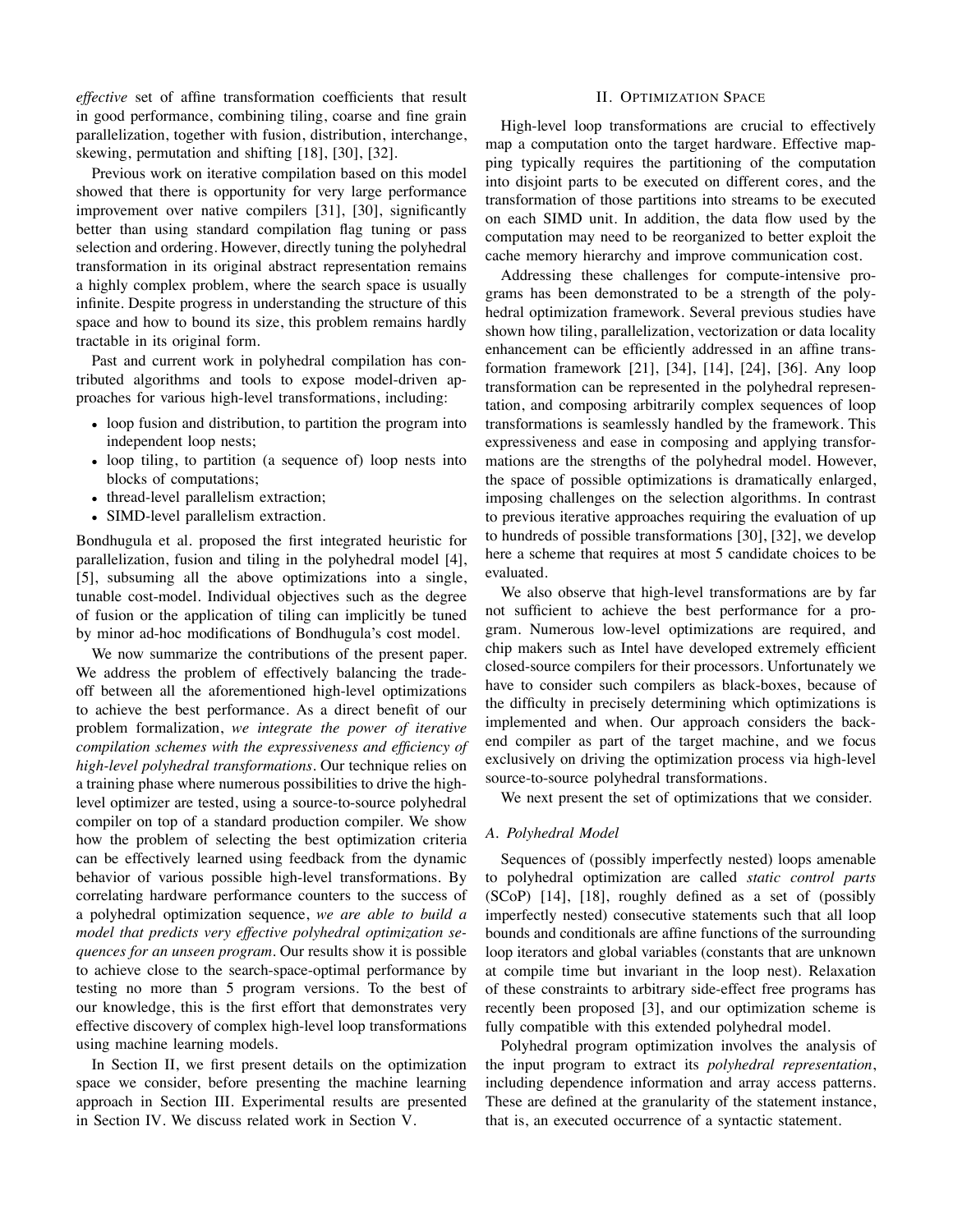A program transformation is represented by an affine multidimensional schedule. This schedule specifies the order in which each statement instance is executed. A schedule captures in a single step what may typically correspond to a sequence of several textbook loop transformations [18]. Arbitrary compositions of affine loop transformations (e.g., skewing, interchange, multi-level distribution, fusion, peeling and shifting) are embedded in a single affine schedule for the program. Every static control program has a multidimensional affine schedule [14], and tiling can be applied by extending the iteration domain of the statements with additional tile loop dimensions, in conjunction with suitable modifications of the schedule [18].

Finally, syntactic code is regenerated from the polyhedral representation on which the optimization has been applied. We use the state-of-the art code generator CLOOG [2] to perform this task.

# *B. Polyhedral Optimizations Considered*

High-level optimization primitives, such as tiling or parallelization, often require a complex sequence of enabling loop transformations to be applied while preserving the semantics. As an example, tiling a loop nest may require skewing, fusion, peeling and shifting of loop iterations before it can be applied. A limitation of previous approaches, whether polyhedralbased [25], [31] or syntactic-based [8], was the challenge of assessing the impact of the main optimization primitives, since the *enabling* sequence also had to be considered. This led most previous work to be limited in applicability: the enabling transformations were not considered in an integrated fashion, so that transformations such as tiling and coarse-grained parallelization could not be applied in the most effective fashion on numerous programs.

We address this issue by decoupling the problem of selecting a polyhedral optimization into two steps: (1) select a sequence of high-level primitives in the set { fusion/distribution, tiling, parallelization, vectorization, unroll-and-jam }, this selection being based on machine learning and feedback from hardware performance counters, and (2) for the selected high-level primitives, use *static cost models* to compute the appropriate enabling transformations that implement the given sequence of high-level primitives. We thus keep the expressiveness and applicability of the polyhedral model, while focusing the selection decision only on the main transformations.

*1) Loop Tiling:* Tiling is a crucial loop transformation for parallelism and locality. It partitions the computation into blocks that can be executed atomically. When tiling is chosen to be applied on a program, we rely on the Tiling Hyperplane method [5] to compute a sequence of enabling loop transformations to make tiling legal on the generated loop nests.

Two important performance factors must be considered for the profitability of tiling. Tiling may be detrimental as it may introduce complex loop structure and the computation overhead may not be compensated by the locality improvement. This is particularly the case for computations where data locality is not the performance bottleneck. Second, the *size* of the tiles could have a dramatic impact on the performance of the generated code. To obtain good performance with tiling, the data footprint of an atomic tile should typically reside in the L1 cache. The problem of selecting the optimal tile size is known to be very hard and empirical search is often used for high-performance codes [40], [42], [37]. To limit the search space while preserving significant expressiveness, we allow the specification of a limited number of tile sizes to be considered for *each tiled loop*. In our experiments, we use only two possible sizes for a tile dimension: either 1 (i.e., no tiling along this loop level) or 32. The total number of possibilities is a function of the depth of the loop nest to be tiled: for instance, for a doubly-nested loop we test rectangular tiles of size  $1 \times 1$  (no tiling),  $1 \times 32$ ,  $32 \times 1$  and  $32 \times 32$ .

*2) Loop Fusion/Distribution:* In the framework used in the present paper, there is an equivalence between (i) maximally fusing statements, (ii) maximizing the number of tilable loop levels, (iii) maximizing locality and (iv) minimizing communications. In its seminal formulation, Bondhugula proposed to find a transformation that maximizes the number of fused statements on the whole program using an Integer Linear Program encoding of the problem [4]. However, maximally fusing statements may prevent parallelization and vectorization, and the trade-off between improving locality despite reducing parallelization possibilities is not captured. Secondly, fusion may interfere with hardware prefetching. Also, after fusion, too many data spaces may contend for use of the same cache, reducing the effective cache capacity for each statement. Conflict misses are also likely to increase. Obviously, systematically distributing all loops is generally not a better solution as it may be detrimental to locality.

The best approach clearly depends on the target architecture, and the performance variability of an optimizing transformation across different architectures creates a burden in devising portable optimization schemes. We consider in this paper three high-level fusion schemes for the program: (1) NoFuse, where we do not fuse at all; (2) SmartFuse, where we only fuse together statements that carry data reuse; and (3) MaxFuse, where we try to maximally fuse statements. These three cases are easily implemented in the polyhedral framework, simply by restricting the cost function of the Tiling Hyperplane method to operate only on a given (possibly empty) set of statements.

*Interaction with tiling:* The scope of application of tiling directly depends on the fusion scheme applied on the program. Only statements under a common outer loop may be grouped in a single tile. Maximal fusion results in tiles performing more computations, while smart fusion may result in more tiles to be executed but with fewer operations in them. The cache pressure is thus directly driven by the fusion and tiling scheme.

*3) Thread-level parallelization:* Thread-level parallelism is not always beneficial, e.g., with small kernels that execute few iterations or when it prevents vectorization.

When a loop nest is tiled, it is always possible to execute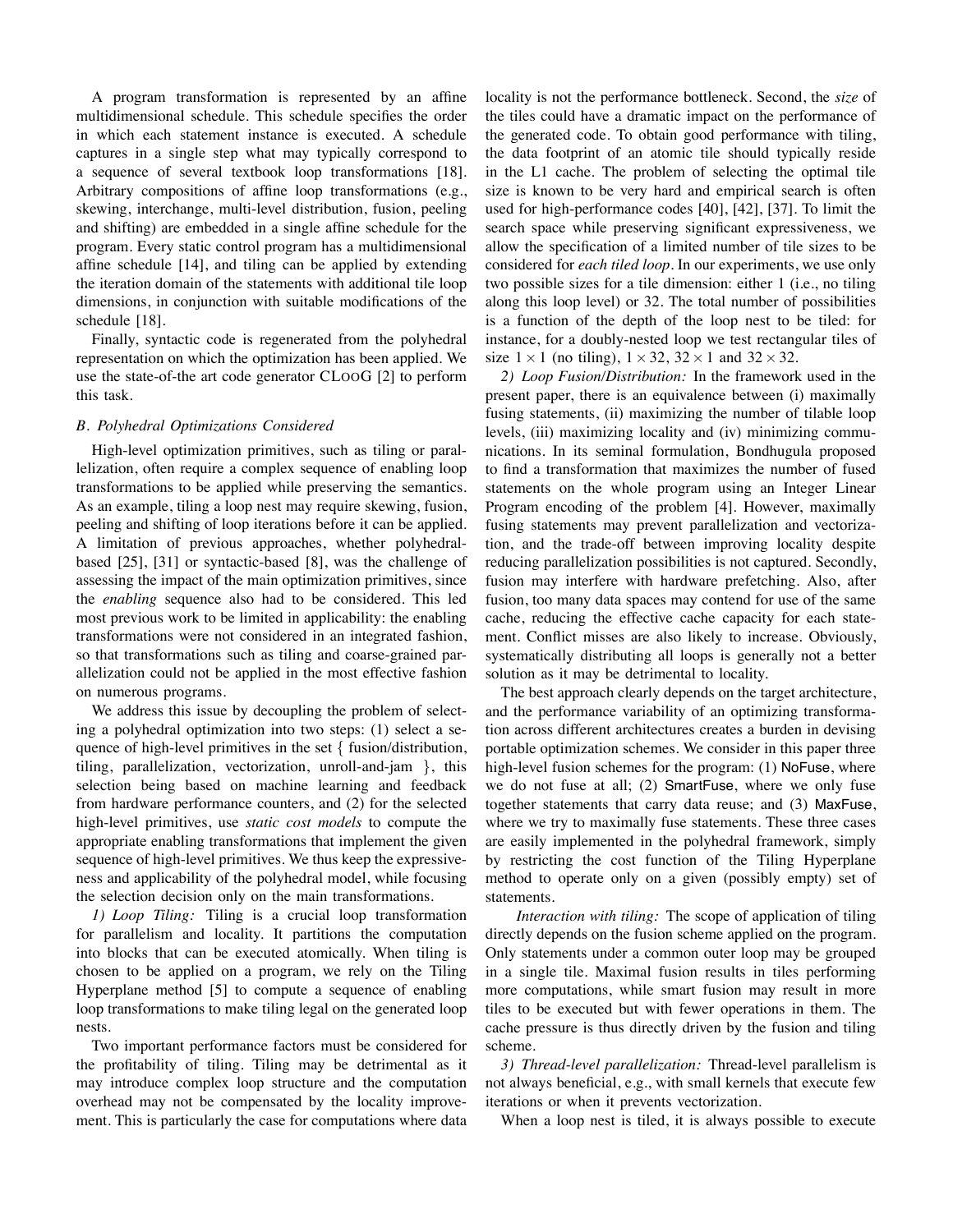the tiles either in parallel or in a pipeline-parallel fashion. For untiled loops, we rely on a cost model that pushes dependences to the inner loop levels, naturally exposing outer parallel loops. To drive thread-level parallelization we expose two options: (1) Parallel where we use OpenMP and insert a #pragma omp parallel for above the outer-most parallel loop of each loop nest; and (2) NoParallel where no pragma is inserted and no transformation is performed.

*4) SIMD-level parallelization:* Our approach to vectorization leverages recent analytical modeling results by Trifunovic et al. [36]. We take advantage of the polyhedral representation to restructure imperfectly nested programs, to expose vectorizable inner loops. The most important part of the transformation to enable vectorization comes from the selection of which parallel loop is moved to the innermost position. The cost model selects a synchronization-free loop that minimizes the memory stride of the data accessed by two contiguous iterations of the loop [36]. Note, this interchange may not always lead to the optimal vectorization, or may simply be useless for a machine which does not support SIMD instruction. We expose two options: (1) Vector, where the schedule is modified to expose good (ie, stride one memory accesses) vectorizable innermost loops, which are marked with ivdep and vector always pragmas to facilitate compiler auto-vectorization; and (2) NoVector, where no additional transformations are performed to enable vectorization.

*5) Loop unroll-and-jam:* Loop unrolling is known to help expose instruction-level parallelism. Tuning the unrolling factor can influence register pressure, in a manner that is compiler and machine-dependent. We expose three options that are applied on all innermost loops of the program: (1) NoUnroll; (2) UnrollBy4; and (3) UnrollBy8.

# *C. Putting it all Together*

*1) Generating the Final Transformation:* A sequence of high-level primitives is encoded as a fixed-length vector of bits, referred to as *T*. To each distinct value of *T* corresponds a distinct combination of the above primitives. Technically, on/off primitives (i.e., Tile/NoTile, Parallel/NoParallel, etc.) are encoded using a single bit. Non-binary primitives such as the unroll factor or the tile sizes are encoded using a "thermometer" scale. As an illustration, to model unroll-andjam factors we use two binary variables  $(x, y)$ . The pair  $(0, 0)$ denotes no unroll-and-jam, an unroll factor of 4 is denoted by  $(0,1)$  and unroll factor of 8 by  $(1,1)$ . Different tile sizes are encoded in a similar fashion. In our experiments, we only model the tile size on the first three dimensions (leading to 9 possibilities), and use a constant size for *T*. Thus for programs where the tiles have a lower dimensionality, some bits in *T* have no impact on the transformation.

To generate the polyhedral transformation corresponding to a specific value of *T*, we proceed as follows.

- 1) Partition the set of statements according to the fusion choice (one in NoFuse, SmartFuse or MaxFuse);
- 2) Apply the Tiling Hyperplane method [5] locally on each partition to obtain a schedule for the program that (a)

implements the fusion choice, (b) maximizes the number of parallel loops, (c) maximizes the number of tilable dimensions [4] on each individual partition;

- 3) Modify the schedule according to the vectorization cost model, if Vector is set, to expose inner parallel loops;
- 4) Tile all tilable loop nests, if any, if Tile is set. The tile sizes to be used are encoded in *T*.

Other transformations do not require further modification of the program schedule. Depending on their activation in *T*, they are applied as post-pass on the generated program, as they only require syntactic modifications to the code (e.g., inserting pragmas or unrolling the code).

*2) Candidate Search Space:* The final search space we consider depends on the program. For instance, not all programs exhibit coarse-grain parallelism or are tilable. For cases where a primitive has no effect on the final program because of semantic considerations, multiple values of *T* lead to the same candidate code version. The search space, considering only values of *T* leading to distinct transformed programs, ranges from 91 to 432 in our experiments, out of 864 possible combinations that can be encoded in *T*.

# III. SELECTING EFFECTIVE TRANSFORMATIONS

Since we have removed the problem of computing enabling transformations, we can focus the search on the primitives with the highest impact as described in Section II. When considering a space of semantics-preserving polyhedral optimizations, even the most aggressive bounding can lead to billions of possible polyhedral optimizations [30]. We achieved a tremendous reduction in the search space size when compared to these methods, but we have hundreds of sequences to consider. In this paper, we propose to formulate the selection of the best sequence as a learning problem, and use off-line training to build predictors that compute the best sequence(s) of polyhedral primitives to apply to a new program.

## *A. Characterization of Input Programs*

We focus in this work on the *dynamic* behavior of programs, by means of hardware performance counters. Using those abstracts away the specifics of the machine, and overcomes the lack of precision of static performance models. Also, models using performance counter characteristics of programs have been shown to out-perform models that use only static features of program [8].

A given input program is represented by a feature vector of performance counters collected by running the full program on the machine. We use the PAPI library [27] to gather information about memory management, vectorization and processor activity. In particular, for all cache levels and TLB levels we collect the total number of accesses and misses, the total number of stall cycles, the total number of vector instructions, and the total number of issued instructions. All counter values are normalized using the total number of instructions of the program.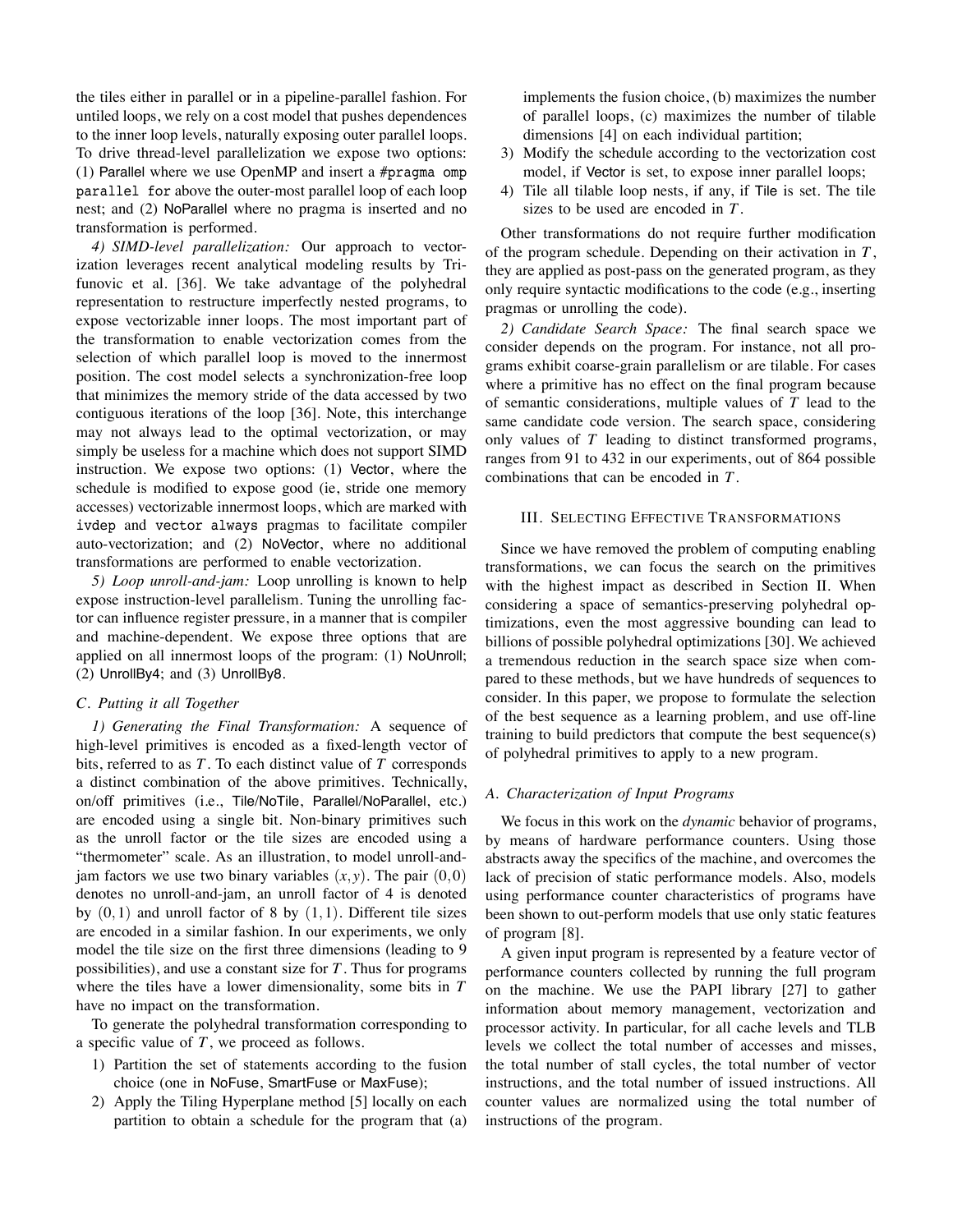### *B. Speedup Prediction Model*

A general formulation of the optimization problem is to construct a search function that takes as input features of a program being optimized and generates as output one or more optimization sequences predicted to perform well on that program. Previous work [13], [8] has proposed to model the optimization problem by characterizing a program using performance counters. We use a prediction model originally proposed by Cavazos *et al.* [12], [7], but slightly adapted to support polyhedral primitives instead. We refer to it as a *speedup predictor model*.

This model takes as an input a tuple  $(F, T)$  where  $F$  is the feature vector of all hardware counters collected when running the original program; and *T* is one of the possible sequence of polyhedral primitives. Its output is a prediction of the speedup *T* should achieve, relative to the performance of the original code. Figure 1 illustrates the speedup prediction model. For a given input program, first the feature vector of performance counters are collected. Then, the model is ask to predict the expected speedup of a primitive sequence *T*. By predicting the performance of each possible sequence, it is possible to rank them according to their expected speedup and select the sequence(s) with the highest speedup.



Fig. 1. Speedup prediction model

We implemented the speedup prediction model by using two

different machine learning algorithms – regression and SVM (Support Vector Machine), using Weka [6].

The Regression based model demonstrates the relationship between dependent and independent variables, and we can use this model to expect dependent variables according to the change of given independent variables. We used linear regression to fit the predictive model to dependent variable which is speedup of programs, and independent variables which are performance counters and the polyhedral optimization sequence. Regression model often makes assumptions about the data-generating process, and this is often useful for prediction even though the assumption is not correct. However, regression model may not be optimal because of this and possibly mislead results when we use incorrect assumptions.

SVM is a supervised machine learning technique, used for both classification and regression, and it can apply linear techniques to non-linear problems. First, SVM transforms data into a linear space by using kernel functions, and uses a linear classifier to separate data with a hyperplane. SVM not only finds a hyperplane to separate data, but also finds the best hyperplane, so called maximum margin hyperplane, showing the largest separation from the set of hyperplanes.

## *C. Model Generation and Evaluation*

We train a specific model for each target architecture, as the specifics of a machine (e.g., cache miss cost, number of cores, etc.) significantly influence what transformations are effective for it. In addition, to evaluate the quality of linear regression versus SVM, we train one specific model for each.

A model is trained as follows. For a given program *P* in the training set, (1) compute its execution time *E* and collect its performance counters  $F$ ; (2) for all possible sequences of polyhedral primitives  $T_i$ , apply the transformation to  $P$  and execute the transformed program on the target machine, this gives an execution time  $E_{T_i}$ , and the associated speedup  $S_{T_i}$  =  $E/E_{T_i}$ ; (3) train the model with the entry  $(F,T_i) = S_{T_i}$ . This is repeated for all programs in the training set. This is illustrated in Figure 2.

Each of our models must predict optimizations to apply to unseen programs that were not used in training the model. To do this, we need to feed as input to our models a characterization of the unseen program. We then ask the model to predict the speedup of each possible transformations sequences  $T_i$  in our optimization space, given the unseen program characteristics. We order the predicted speedups to determine which sequence is predicted best, and apply it to the unseen program.

Note in the experiments presented below, we use the standard *Leave One Out Cross-Validation* procedure for evaluating our models. That is, the two models (SVM or LR) are trained on *N* − 1 benchmarks, and evaluated on the benchmark that has been left out. This procedure is repeated individually for each benchmark to be evaluated: each evaluation is done on a program that was never seen by the model during the training.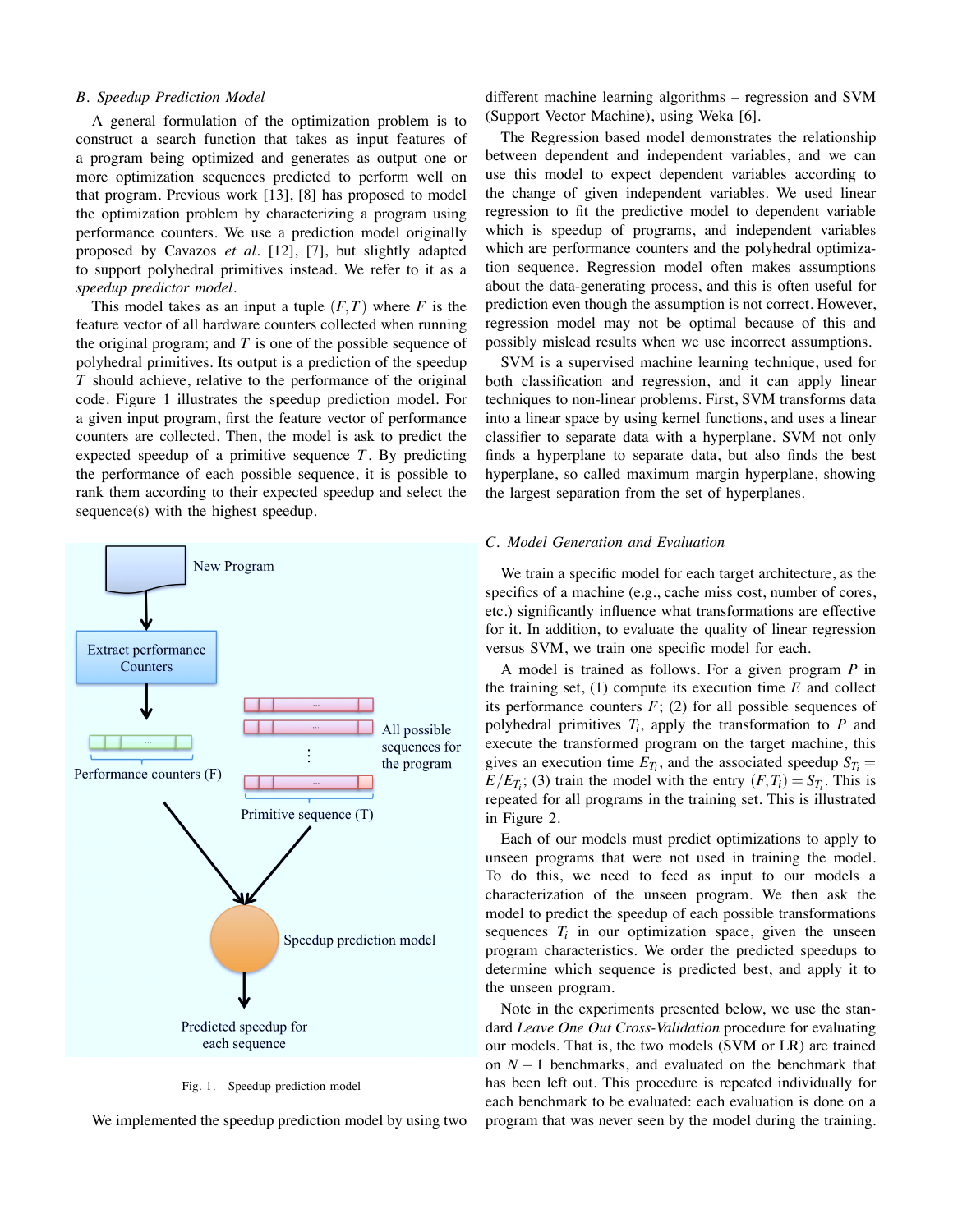

Fig. 2. Overview of the training phase

#### *D. One-shot and Multi-shot Evaluation*

The models presented above output a single optimization sequence for an unseen program. For the rest of the paper, we refer to this approach as the 1-shot model.

It is worth considering an empirical evaluation of several candidate transformations, as the predictor may not predict correctly the actual best sequence for the program. A typical source for misprediction comes from the back-end compiler: depending on the input *source* code, it may performs specific optimizations based on pattern-matching, for instance. As an illustration, we observed in our experiments that for the benchmark 2mm (computing two matrix multiplications  $tmp = A.B$ ; *out put* =  $tmp.C)$ , the best performance when using Intel ICC 11.0 is achieved when *no tiling* is applied by our framework, despite high cache miss ratios. We suspect this is because ICC performs specific optimizations on this particular computation (matrix-multiply), since in this setup tiling 2mm to make it L1-resident decreases the performance. However, another program with similar hardware counter features may be processed entirely differently by ICC, and as shown by our experiments even the same program is handled differently by ICC 11.0 and ICC 11.1 on two different machines.

We propose to evaluate also 2-shot and 5-shot models. For the 2-shot model, we keep the two predicted best sequences, apply each of them and execute both transformed programs on the machine; we then keep the one that in practice performs best. This implies iteratively testing two candidate transformations. Similarly, we end up testing on the machine five candidate transformations with the 5-shot models.

## IV. EXPERIMENTAL RESULTS

#### *A. Experimental Setup*

We provide experimental results on two multi-core systems: Nehalem, a 2-socket 4-cores Intel Xeon 5620 (16 H/W threads), and R900, a 4-socket 6-cores Intel Xeon E7450 (24 H/W threads). Both systems have 16 GB of memory and run Linux. The back-end compiler used for the baseline and all candidate polyhedral optimizations is Intel ICC with option -fast, version 11.1 for Nehalem and version 11.0 for R900.

Our benchmark suite is PolyBench v2 [20], composed of 28 different kernels and applications containing static control parts. The datasets are the reference one [20], and most benchmarks are L3-resident in our testing framework.

# *B. Comparison of LR, SVM and Random*

We show in Table I-II the performance of the three different models we have evaluated. For each benchmark, we report the performance improvement over the original code, when compiled with icc -fast, for the 1-shot, 2-shot and 5-shot approaches. In particular we report LR for Linear Regression, SVM for Support Vector Machine, R for Random (averaging 100 experiments) and %Opt the fraction of the optimal performance improvement achieved by the best of LR and SVM. Regarding the search space, we report Opt the best improvement achieved by a candidate optimization in our search space. We also report in the column Poly the performance improvement achieved when using a polyhedral static cost model to select the transformation [4]. In our nomenclature, it corresponds to MaxFuse and Parallel and Tile, using a default tile size of 32 in each tiled dimension. We also compare against a tuning of 12 flag optimization sequences for ICC (one of -O2,-O3,-fast, with and without -parallel to turn on and off automatic parallelization, and with and without -no-vec to turn on and off vectorization). We report the improvement achieved by the best flag sequence applied on the original code in the ICC column.

*Analysis:* First, we observe that polyhedral optimization tuning significantly outperforms ICC flag tuning, from  $2\times$ to 3.5× better performance is achieved on average. And for all benchmarks and all architectures, there exists at least one polyhedral sequence which outperforms ICC. We also observe that the polyhedral static cost model we use for comparison is significantly outperformed by our approach. This static model has proved its effectiveness for programs with significant data reuse, as in correlation and covariance for instance. Nevertheless, for numerous programs tiling and/or parallelization is detrimental to performance, as in gesummv or dynprog. The performance drop mainly comes from the very complex loop structure that is generated with polyhedral tiling, which in turn inhibits numerous scalar optimizations on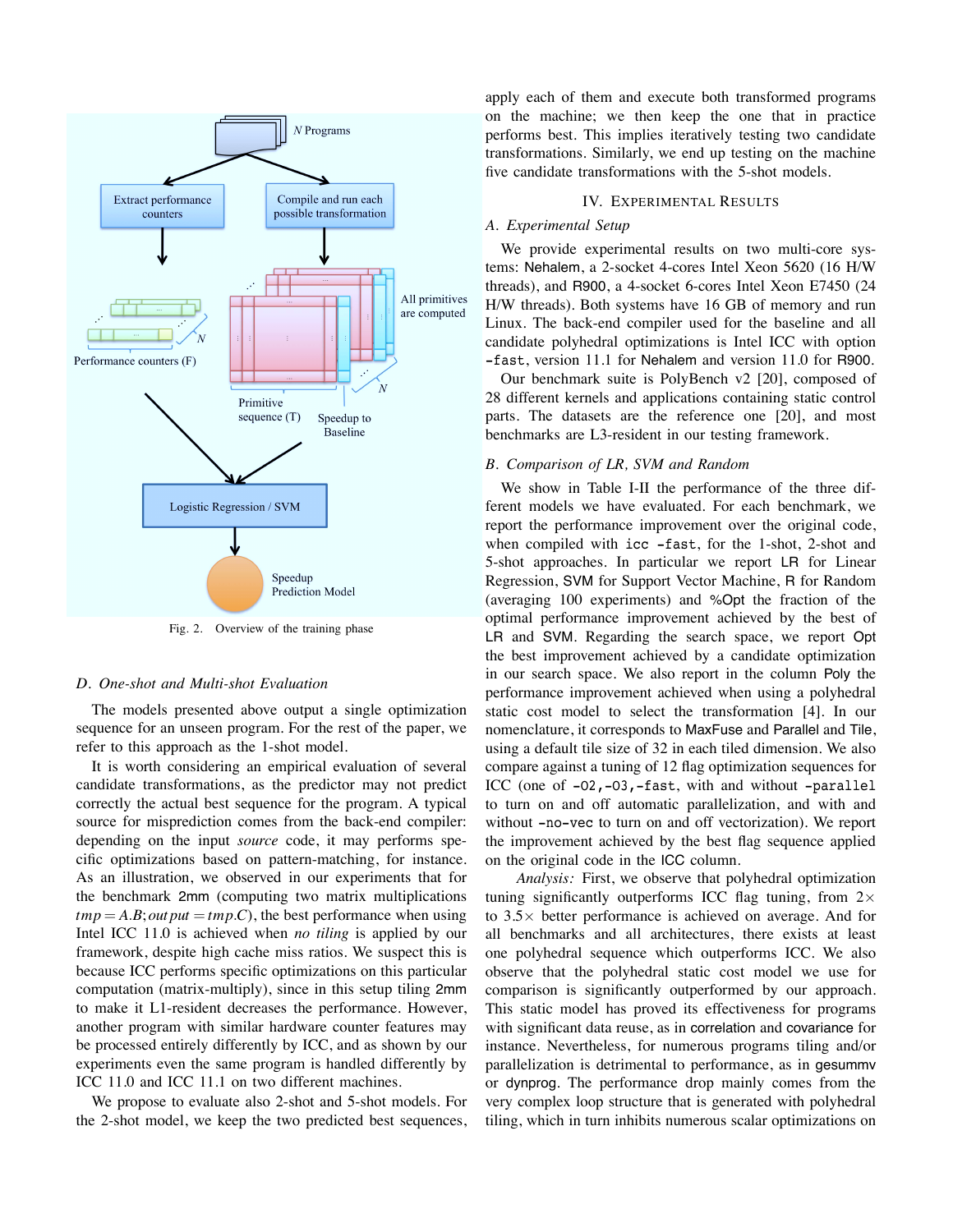| <b>TABLE I</b>                                                           |
|--------------------------------------------------------------------------|
| PERFORMANCE IMPROVEMENTS FOR INTEL XEON E5620 (BASELINE: ICC 11.1 -FAST) |

|                   |              |              |              | 1-shot       |              |              |        | 2-shot       |              |              |        | 5-shot       |              |              |        |
|-------------------|--------------|--------------|--------------|--------------|--------------|--------------|--------|--------------|--------------|--------------|--------|--------------|--------------|--------------|--------|
| <b>Benchmark</b>  | Opt          | Poly         | <b>ICC</b>   | LR           | <b>SVM</b>   | R            | %Opt   | LR           | <b>SVM</b>   | R            | %Opt   | LR           | <b>SVM</b>   | R            | %Opt   |
| 2mm               | $13.8\times$ | $4.07\times$ | $1.00\times$ | $13.8\times$ | $13.8\times$ | $2.67\times$ | 100%   | $13.8\times$ | $13.8\times$ | $3.87\times$ | 100%   | $13.8\times$ | $13.8\times$ | $5.28\times$ | 100%   |
| 3 <sub>mm</sub>   | $11.9\times$ | $2.17\times$ | $1.00\times$ | $2.46\times$ | $0.81\times$ | $1.54\times$ | 20.67% | $2.46\times$ | $2.33\times$ | $2.53\times$ | 20.67% | $2.46\times$ | $2.33\times$ | $3.71\times$ | 20.67% |
| adi               | $3.73\times$ | $3.66\times$ | $1.86\times$ | $3.22\times$ | $3.22\times$ | $1.30\times$ | 86.33% | $3.22\times$ | $3.22\times$ | $2.32\times$ | 86.33% | $3.22\times$ | $3.22\times$ | $2.82\times$ | 86.33% |
| atax              | $2.40\times$ | $2.00\times$ | $1.31\times$ | $0.85\times$ | $2.39\times$ | $1.14\times$ | 99.58% | $0.85\times$ | $2.39\times$ | $1.30\times$ | 99.58% | $1.41\times$ | $2.40\times$ | $1.70\times$ | 100%   |
| bicg              | $1.61\times$ | $0.75\times$ | $1.27\times$ | $0.59\times$ | $0.58\times$ | $0.49\times$ | 36.65% | $0.59\times$ | $0.58\times$ | $0.81\times$ | 36.65% | $0.59\times$ | $1.61\times$ | $1.00\times$ | 100%   |
| cholesky          | $1.00\times$ | $0.88\times$ | $1.00\times$ | $0.41\times$ | $0.97\times$ | $0.55\times$ | 97.98% | $0.41\times$ | $0.97\times$ | $0.80\times$ | 97.98% | $0.41\times$ | $0.97\times$ | $0.94\times$ | 97.98% |
| correlation       | $21.1\times$ | $2.88\times$ | $3.24\times$ | $8.98\times$ | $10.7\times$ | $4.30\times$ | 50.81% | $8.98\times$ | $10.7\times$ | $6.43\times$ | 50.81% | $11.8\times$ | $17.8\times$ | $10.2\times$ | 84.71% |
| covariance        | $21.5\times$ | $13.0\times$ | $3.25\times$ | $21.5\times$ | $21.5\times$ | $5.29\times$ | 100%   | $21.5\times$ | $21.5\times$ | $5.90\times$ | 100%   | $21.5\times$ | $21.5\times$ | $9.72\times$ | 100%   |
| doitgen           | $12.5\times$ | $4.15\times$ | $1.00\times$ | $1.06\times$ | $3.67\times$ | $2.15\times$ | 29.34% | $1.06\times$ | $3.85\times$ | $3.23\times$ | 30.78% | $3.39\times$ | $3.95\times$ | $5.09\times$ | 31.60% |
| durbin            | $1.00\times$ | $1.00\times$ | $1.00\times$ | $0.99\times$ | $1.00\times$ | $0.99\times$ | 100%   | $0.99\times$ | $1.00\times$ | $1.00\times$ | 100%   | $0.99\times$ | $1.00\times$ | $1.00\times$ | 100%   |
| dynprog           | $1.01\times$ | $0.32\times$ | $1.01\times$ | $0.61\times$ | $0.71\times$ | $0.70\times$ | 71.72% | $0.61\times$ | $0.91\times$ | $0.84\times$ | 91.92% | $0.61\times$ | $0.91\times$ | $0.93\times$ | 91.92% |
| fdtd-2d           | $2.46\times$ | $0.56\times$ | $2.12\times$ | $0.63\times$ | $0.77\times$ | $0.70\times$ | 31.30% | $0.63\times$ | $0.77\times$ | $1.15\times$ | 31.30% | $0.77\times$ | $2.46\times$ | $1.37\times$ | 100%   |
| fdtd-apml         | $7.98\times$ | $5.78\times$ | $1.00\times$ | $4.89\times$ | $7.36\times$ | $2.56\times$ | 92.23% | $4.89\times$ | $7.36\times$ | $3.83\times$ | 92.23% | $6.35\times$ | $7.36\times$ | $5.13\times$ | 92.23% |
| qauss-filter      | $1.83\times$ | $1.75\times$ | $1.00\times$ | $0.57\times$ | $1.13\times$ | $0.69\times$ | 61.75% | $0.57\times$ | $1.13\times$ | $0.94\times$ | 61.75% | $1.03\times$ | $1.13\times$ | $1.18\times$ | 61.75% |
| qemm              | $13.7\times$ | $2.74\times$ | $1.05\times$ | $2.94\times$ | $1.49\times$ | $1.54\times$ | 21.43% | $2.94\times$ | $2.63\times$ | $2.59\times$ | 21.43% | $2.94\times$ | $8.49\times$ | $5.43\times$ | 61.97% |
| gemver            | $1.95\times$ | $1.84\times$ | $1.44\times$ | $0.97\times$ | $0.97\times$ | $0.69\times$ | 49.74% | $0.97\times$ | $0.97\times$ | $0.85\times$ | 49.74% | $0.97\times$ | $1.95\times$ | $1.41\times$ | 100%   |
| qesummv           | $2.44\times$ | $0.91\times$ | $2.42\times$ | $1.71\times$ | $1.94\times$ | $1.34\times$ | 79.51% | $1.71\times$ | $1.94\times$ | $1.72\times$ | 79.51% | $1.94\times$ | $1.94\times$ | $2.05\times$ | 79.51% |
| gramschm          | $10.9\times$ | $3.86\times$ | $1.01\times$ | $3.40\times$ | $1.00\times$ | $2.96\times$ | 31.05% | $3.94\times$ | $1.00\times$ | $3.98\times$ | 36.30% | $3.94\times$ | $1.01\times$ | $6.61\times$ | 36.30% |
| lu.               | $1.67\times$ | $1.16\times$ | $1.01\times$ | $1.63\times$ | $1.15\times$ | $0.79\times$ | 97.60% | $1.63\times$ | $1.15\times$ | $1.12\times$ | 97.60% | $1.63\times$ | $1.53\times$ | $1.40\times$ | 97.60% |
| ludcmp            | $1.03\times$ | $0.96\times$ | $1.01\times$ | $1.01\times$ | $1.01\times$ | $1.02\times$ | 99.03% | $1.01\times$ | $1.01\times$ | $1.02\times$ | 99.03% | $1.02\times$ | $1.01\times$ | $1.02\times$ | 99.03% |
| mvt               | $1.48\times$ | $1.17\times$ | $1.00\times$ | $0.78\times$ | $1.03\times$ | $0.53\times$ | 69.59% | $0.78\times$ | $1.03\times$ | $0.79\times$ | 69.59% | $0.83\times$ | $1.03\times$ | $0.98\times$ | 69.59% |
| reg_detect        | $1.07\times$ | $0.52\times$ | $1.00\times$ | $0.29\times$ | $0.29\times$ | $0.67\times$ | 27.10% | $0.29\times$ | $0.29\times$ | $0.82\times$ | 27.10% | $0.62\times$ | $0.45\times$ | $0.97\times$ | 57.94% |
| seidel            | $9.71\times$ | $0.81\times$ | $1.00\times$ | $0.83\times$ | $0.83\times$ | $3.39\times$ | 8.55%  | $0.83\times$ | $0.98\times$ | $4.05\times$ | 8.55%  | $0.98\times$ | $7.60\times$ | $6.96\times$ | 78.27% |
| symm              | $1.00\times$ | $1.00\times$ | $1.00\times$ | $1.00\times$ | $1.00\times$ | $1.00\times$ | 100%   | $1.00\times$ | $1.00\times$ | $1.00\times$ | 100%   | $1.00\times$ | $1.00\times$ | $1.00\times$ | 100%   |
| syr <sub>2k</sub> | $7.57\times$ | $0.25\times$ | $7.15\times$ | $5.87\times$ | $7.14\times$ | $2.65\times$ | 94.32% | $5.87\times$ | $7.14\times$ | $4.51\times$ | 94.32% | $5.87\times$ | $7.14\times$ | $6.63\times$ | 94.32% |
| syrk              | $9.17\times$ | $0.78\times$ | $8.84\times$ | $3.76\times$ | $1.38\times$ | $1.99\times$ | 41.00% | $3.76\times$ | $2.52\times$ | $2.90\times$ | 41.00% | $4.62\times$ | $9.01\times$ | $5.23\times$ | 98.26% |
| trisolv           | $3.90\times$ | $1.40\times$ | $1.50\times$ | $3.69\times$ | $3.69\times$ | $1.07\times$ | 94.62% | $3.69\times$ | $3.69\times$ | $1.48\times$ | 94.62% | $3.69\times$ | $3.69\times$ | $2.18\times$ | 94.62% |
| trmm              | $1.27\times$ | $0.33\times$ | $1.00\times$ | $0.14\times$ | $0.14\times$ | $0.43\times$ | 11.02% | $0.14\times$ | $0.14\times$ | $0.87\times$ | 11.02% | $0.14\times$ | $1.20\times$ | $1.04\times$ | 94.49% |
| <b>Average</b>    | $6.1\times$  | $2.13\times$ | $1.98\times$ | $3.16\times$ | $3.27\times$ | $1.61\times$ | 64.39% | $3.16\times$ | $3.43\times$ | $2.24\times$ | 65.38% | $3.50\times$ | $4.68\times$ | $3.32\times$ | 83.18% |

the compiler side. Our technique is able to compensate for this effect, by using simpler (in terms of code structure) polyhedral optimizations when it is the most profitable.

The 1-shot model can be seen as a non-iterative compilation scheme: the unseen program is analyzed once to gather its hardware performance counter values, and the model outputs the optimization to be applied. This model provides satisfactory improvements in the majority of cases, however for about 1/3 of the benchmarks applying the sequence predicted best will decrease the performance. We believe this model can be improved. We conducted additional experiments that includes tuning the learning algorithm parameters (e.g., the Gaussian parameter γ and the soft margin parameter *C* for the SVM), with improvements observed, but there was no single configuration that was performing best on all two machines. At this stage, tuning the learning algorithm parameters specifically for each machine remains an alternative. Clustering the benchmarks may also significantly simplify the learning problem, preliminary experiments indicate this is a promising direction.

The 2-shot model provides only a small improvement over the 1-shot, in contrast the 5-shot model can reach close to  $2\times$ better performance than the 1-shot. On average, SVM performs better than LR and Random on all machines when considering the 5-shot model. The 5-shot SVM model reaches on average 85%-89% of the space optimal performance improvement. This emphasizes the relevance of allowing for a limited empirical search step, in order to significantly improve the final performance gain.

We also observe that a pure random search on average let

us discover significant performance improvements, however almost systematically lower than using LR or SVM. Furthermore, because of the uneven distribution of good points in the space, Random may fail to draw a good transformation sequence while the SVM and LR procedures are deterministic.

## *C. Accuracy of the Prediction*

The model we build for LR and SVM predicts the speedup of a specific polyhedral optimization choice, given the performance counters of the program on which it would be applied. To estimate the accuracy of the prediction, we show in Figure 3-4 the performance predicted by LR and SVM for all candidate optimizations, sorted w.r.t. the actual performance of the optimizations, for four representative benchmarks.

Figure 3 compares the prediction for the same benchmark 2mm on both tested architectures. First, we observe the relatively low density of best points, represented at the far right of the plain curve Actual. This emphasizes the search problem is not trivial, and plain random techniques have a low probability in average to discover the optimal points. Regarding the prediction, we observe in both cases for SVM numerous spikes of predicted best points. A careful observation shows a slight difference in the speedup predicted for all spikes, leading to the highest spike for E5620 to correspond to one of the optimal best point; while for E7450 the 4 highest spikes do not achieve more than  $2.38 \times$  improvement. This pattern is representative of several benchmarks: the models predicts a fraction of the search space to be potentially optimal, represented by those spikes. We have observed that in most cases a nearly optimal point is in the five first, however there are cases such as gaussfilter for which only the  $9<sup>th</sup>$  spike achieves the optimal speedup,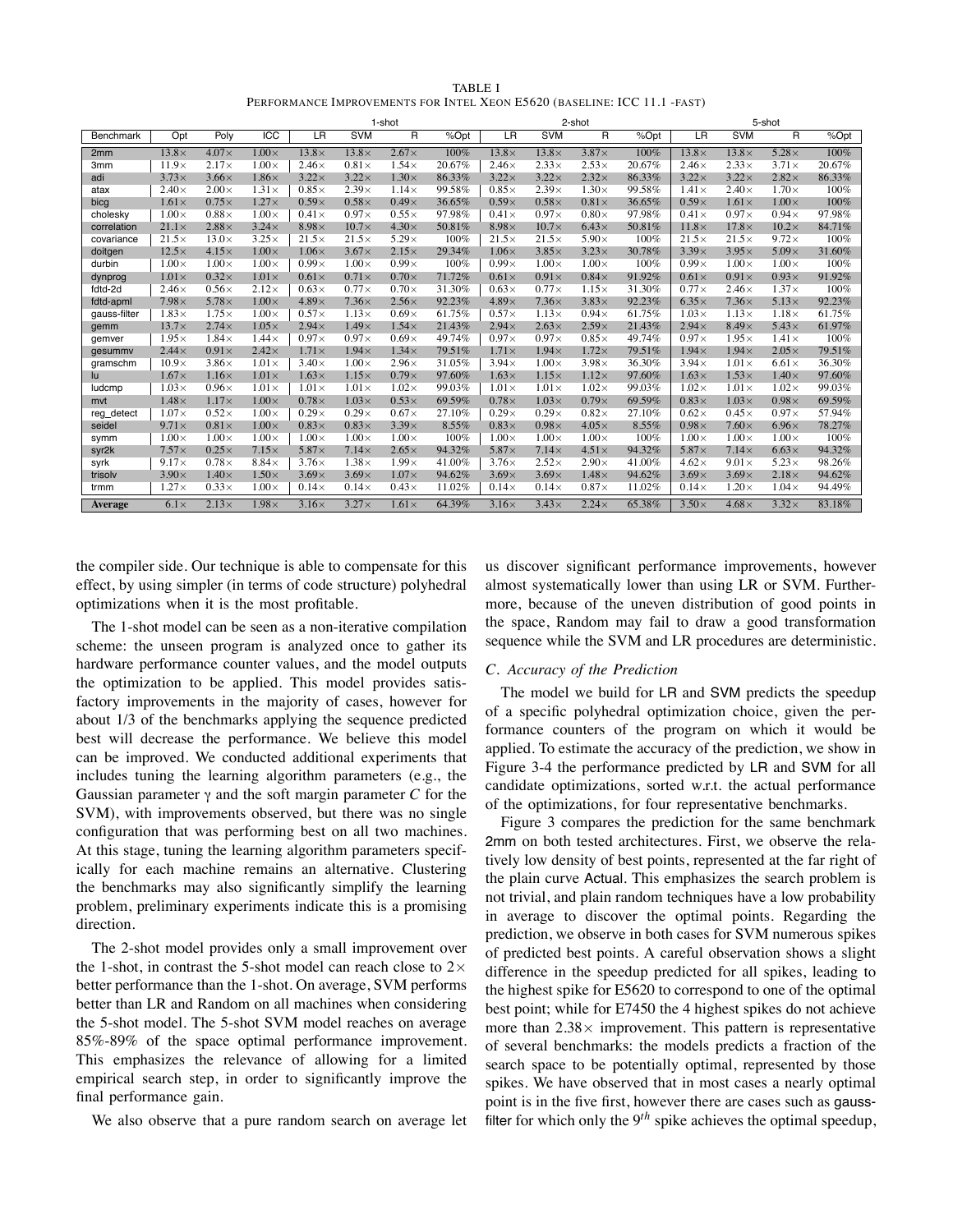| <b>TABLE II</b> |                                                                          |  |  |  |  |  |  |  |  |  |  |
|-----------------|--------------------------------------------------------------------------|--|--|--|--|--|--|--|--|--|--|
|                 | PERFORMANCE IMPROVEMENTS FOR INTEL XEON E7450 (BASELINE: ICC 11.0 -FAST) |  |  |  |  |  |  |  |  |  |  |

|                   |              |              |              | 1-shot       |              |                |        | 2-shot       |              |                |        | 5-shot        |               |              |        |
|-------------------|--------------|--------------|--------------|--------------|--------------|----------------|--------|--------------|--------------|----------------|--------|---------------|---------------|--------------|--------|
| <b>Benchmark</b>  | Opt          | Poly         | ICC          | <b>LR</b>    | <b>SVM</b>   | $\overline{R}$ | %Opt   | <b>LR</b>    | <b>SVM</b>   | $\overline{R}$ | %Opt   | <b>LR</b>     | <b>SVM</b>    | R            | %Opt   |
| 2mm               | $13.1\times$ | $3.67\times$ | $1.00\times$ | $1.67\times$ | $2.38\times$ | $2.77\times$   | 21.00% | $1.67\times$ | $2.38\times$ | $5.13\times$   | 38.89% | $12.96\times$ | $12.54\times$ | $9.32\times$ | 98.26% |
| 3 <sub>mm</sub>   | $12.1\times$ | $2.17\times$ | $1.00\times$ | $2.17\times$ | $1.32\times$ | $1.36\times$   | 17.89% | $2.17\times$ | $11.7\times$ | $2.93\times$   | 96.62% | $2.88\times$  | $11.7\times$  | $5.37\times$ | 96.62% |
| adi               | $3.28\times$ | $2.65\times$ | $1.33\times$ | $2.37\times$ | $0.42\times$ | $1.37\times$   | 72.26% | $2.37\times$ | $0.42\times$ | $2.12\times$   | 72.26% | $2.37\times$  | $0.46\times$  | $2.87\times$ | 72.26% |
| atax              | $1.96\times$ | $1.80\times$ | $1.00\times$ | $1.20\times$ | $0.22\times$ | $0.67\times$   | 61.22% | $1.20\times$ | $0.22\times$ | $1.14\times$   | 61.22% | $1.20\times$  | $0.22\times$  | $1.54\times$ | 61.22% |
| bicg              | $1.66\times$ | $1.01\times$ | $1.00\times$ | $1.54\times$ | $1.06\times$ | $0.84\times$   | 92.77% | $1.54\times$ | $1.06\times$ | $1.08\times$   | 92.77% | $1.66\times$  | $1.06\times$  | $1.40\times$ | 100%   |
| cholesky          | $1.00\times$ | $0.98\times$ | $1.16\times$ | $0.61\times$ | $0.98\times$ | $0.76\times$   | 98.99% | $0.61\times$ | $0.98\times$ | $0.79\times$   | 98.99% | $0.62\times$  | $0.98\times$  | $0.93\times$ | 98.99% |
| correlation       | $36.6\times$ | $36.6\times$ | $12.3\times$ | $36.6\times$ | $20.2\times$ | $12.1\times$   | 100%   | $36.6\times$ | $33.6\times$ | $13.3\times$   | 100%   | $36.6\times$  | $33.6\times$  | $22.2\times$ | 100%   |
| covariance        | $36.9\times$ | $11.0\times$ | $9.87\times$ | $24.5\times$ | $24.5\times$ | $8.50\times$   | 66.30% | $24.5\times$ | $24.5\times$ | $16.5\times$   | 66.30% | $36.2\times$  | $34.2\times$  | $25.7\times$ | 98.18% |
| doitgen           | $18.3\times$ | $5.21\times$ | $1.00\times$ | $6.91\times$ | $1.61\times$ | $2.37\times$   | 37.78% | $6.91\times$ | $5.64\times$ | $2.94\times$   | 37.78% | $6.91\times$  | $5.64\times$  | $5.35\times$ | 37.78% |
| durbin            | $1.00\times$ | $1.00\times$ | $1.00\times$ | $0.99\times$ | $1.00\times$ | $1.00\times$   | 100%   | $0.99\times$ | $1.00\times$ | $1.00\times$   | 100%   | $1.00\times$  | $1.00\times$  | $1.00\times$ | 100%   |
| dynprog           | $1.00\times$ | $0.41\times$ | $1.00\times$ | $0.64\times$ | $0.96\times$ | $0.75\times$   | 96.97% | $0.64\times$ | $0.96\times$ | $0.84\times$   | 96.97% | $0.64\times$  | $0.96\times$  | $0.92\times$ | 96.97% |
| fdtd-2d           | $3.06\times$ | $1.71\times$ | $2.95\times$ | $1.71\times$ | $1.71\times$ | $1.16\times$   | 55.88% | $1.71\times$ | $2.06\times$ | $1.43\times$   | 67.32% | $1.71\times$  | $3.06\times$  | $1.94\times$ | 100%   |
| fdtd-apml         | $6.25\times$ | $3.01\times$ | $1.00\times$ | $3.85\times$ | $3.30\times$ | $1.88\times$   | 61.60% | $3.85\times$ | $4.41\times$ | $3.02\times$   | 70.56% | $3.85\times$  | $4.41\times$  | $4.02\times$ | 70.56% |
| qauss-filter      | $1.06\times$ | $0.94\times$ | $1.00\times$ | $0.35\times$ | $0.35\times$ | $0.55\times$   | 33.01% | $0.35\times$ | $0.35\times$ | $0.65\times$   | 33.01% | $0.35\times$  | $0.35\times$  | $0.71\times$ | 33.01% |
| qemm              | $11.6\times$ | $3.90\times$ | $1.00\times$ | $3.43\times$ | $2.78\times$ | $1.39\times$   | 29.54% | $3.43\times$ | $2.78\times$ | $3.68\times$   | 31.70% | $3.43\times$  | $11.0\times$  | $6.27\times$ | 95.00% |
| qemver            | $2.68\times$ | $2.29\times$ | $1.14\times$ | $2.18\times$ | $2.59\times$ | $1.08\times$   | 96.64% | $2.18\times$ | $2.59\times$ | $1.81\times$   | 96.64% | $2.67\times$  | $2.64\times$  | $2.26\times$ | 99.63% |
| qesummv           | $1.45\times$ | $0.68\times$ | $1.44\times$ | $1.24\times$ | $0.84\times$ | $1.02\times$   | 85.52% | $1.24\times$ | $0.84\times$ | $1.21\times$   | 85.52% | $1.24\times$  | $0.92\times$  | $1.27\times$ | 85.52% |
| gramsch           | $4.34\times$ | $2.91\times$ | $2.61\times$ | $0.83\times$ | $0.83\times$ | $1.60\times$   | 19.12% | $0.83\times$ | $0.83\times$ | $1.84\times$   | 19.12% | $1.09\times$  | $1.09\times$  | $2.74\times$ | 25.11% |
| lu.               | $7.24\times$ | $3.15\times$ | $1.15\times$ | $0.43\times$ | $0.43\times$ | $1.70\times$   | 5.93%  | $0.43\times$ | $0.96\times$ | $2.63\times$   | 13.25% | $0.96\times$  | $1.84\times$  | $4.19\times$ | 25.41% |
| ludcmp            | $1.00\times$ | $0.99\times$ | $1.00\times$ | $0.99\times$ | $0.99\times$ | $0.99\times$   | 99.00% | $0.99\times$ | $0.99\times$ | $1.00\times$   | 99.00% | $0.99\times$  | $1.00\times$  | $1.00\times$ | 100%   |
| mvt               | $1.75\times$ | $1.70\times$ | $1.00\times$ | $1.73\times$ | $1.73\times$ | $0.97\times$   | 98.86% | $1.73\times$ | $1.73\times$ | $1.02\times$   | 98.86% | $1.73\times$  | $1.73\times$  | $1.63\times$ | 98.86% |
| reg_detect        | $1.11\times$ | $0.80\times$ | $1.05\times$ | $0.12\times$ | $0.05\times$ | $0.42\times$   | 37.84% | $0.31\times$ | $1.02\times$ | $0.73\times$   | 91.89% | $0.31\times$  | $1.06\times$  | $1.02\times$ | 95.50% |
| seidel            | $9.92\times$ | $1.54\times$ | $1.00\times$ | $9.45\times$ | $9.45\times$ | $2.52\times$   | 95.26% | $9.45\times$ | $9.45\times$ | $3.62\times$   | 95.26% | $9.45\times$  | $9.45\times$  | $5.84\times$ | 95.26% |
| symm              | $1.02\times$ | $1.00\times$ | $1.02\times$ | $0.83\times$ | $0.83\times$ | $0.93\times$   | 81.37% | $0.83\times$ | $0.83\times$ | $0.95\times$   | 81.37% | $0.83\times$  | $0.83\times$  | $1.00\times$ | 81.37% |
| syr <sub>2k</sub> | $22.7\times$ | $22.7\times$ | $22.7\times$ | $22.7\times$ | $22.7\times$ | $6.91\times$   | 100%   | $22.7\times$ | $22.7\times$ | $8.87\times$   | 100%   | $22.7\times$  | $22.7\times$  | $18.4\times$ | 100%   |
| syrk              | $19.7\times$ | $9.10\times$ | $19.6\times$ | $7.85\times$ | $2.14\times$ | $2.94\times$   | 39.77% | $7.85\times$ | $3.18\times$ | $7.04\times$   | 39.77% | $7.85\times$  | $19.6\times$  | $8.58\times$ | 99.09% |
| trisolv           | $1.97\times$ | $0.98\times$ | $1.00\times$ | $1.26\times$ | $1.26\times$ | $0.85\times$   | 63.85% | $1.26\times$ | $1.26\times$ | $1.24\times$   | 62.94% | $1.26\times$  | $1.42\times$  | $1.38\times$ | 72.08% |
| trmm              | $1.16\times$ | $0.65\times$ | $1.03\times$ | $0.40\times$ | $0.04\times$ | $0.57\times$   | 34.48% | $0.40\times$ | $0.04\times$ | $0.84\times$   | 34.48% | $0.40\times$  | $0.99\times$  | $1.00\times$ | 86.11% |
| Average           | $8.04\times$ | $4.48\times$ | $3.38\times$ | $4.91\times$ | $3.77\times$ | $2.14\times$   | 64.42% | $4.92\times$ | $4.91\times$ | $3.19\times$   | 70.80% | $5.82\times$  | $6.60\times$  | $4.99\times$ | 82.95% |



Fig. 3. 2mm Prediction for Xeon E5620 (left) and Xeon E7450 (right)

as shown in Figure 4.

In general, LR prediction follows the prediction of SVM, but with a smoother behavior. This is particularly shown in Figure 5. For such situation, LR simply fails to differentiate enough between all the variants in the search space, and is unable to isolate the best sequences: the obtained speedup tops at  $11.8\times$  with LR, while it reaches  $17.84\times$  with SVM.

We also confirmed the need to create models for each architecture to be considered. Different shapes of the performance distribution indicate that the quantity of good performing transformation sequences vary from one architecture to the other. In addition, the back-end compiler is part of the problem and may trigger different optimization heuristics for different architectures, and we observed the compiler optimization flow is extremely hard to predict and can easily be disturbed by a high-level transformation. Learning a model for each architecture is a valid alternative to circumvent those issues.

*Discussions:* We also investigated using a 10-shot SVM model, which takes the ten predicted best sequences and evaluate all of them. This 10-shot model improves the performance by reaching an average 95% of the search space optimal performance improvement. It also helped improving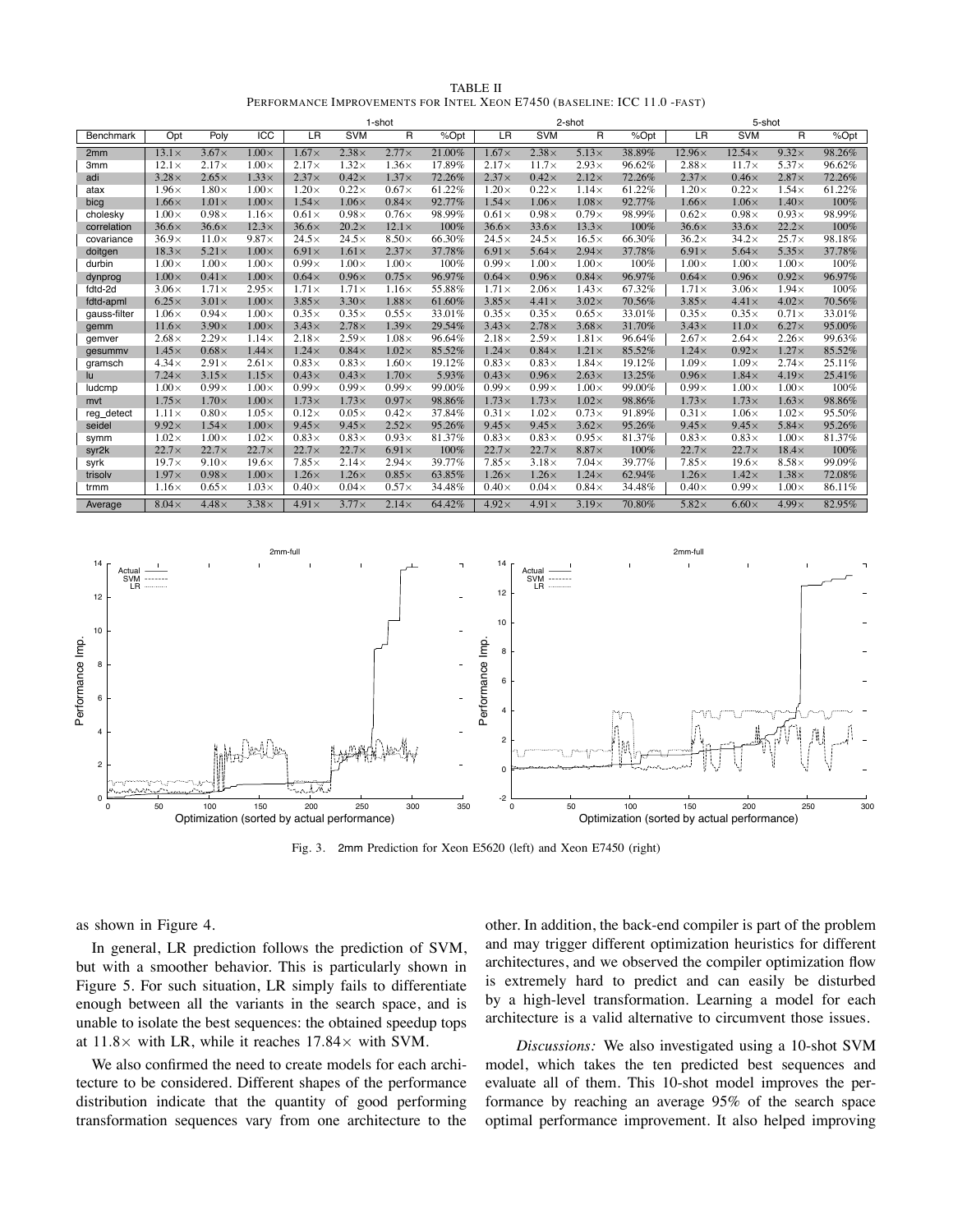

Fig. 4. Gauss-Filter Prediction for Xeon E5620



Fig. 5. Correlation Prediction for Xeon E5620

the performance of the more problematic benchmarks such as doitgen or gemm and reached the space optimal performance for those.

As a future work, we will also investigate clustering the benchmarks into several categories to simplify the learning process and improve the overall prediction quality on each cluster. However preliminary results indicates an efficient clustering corresponds to isolating the benchmarks on which tiling in our framework prevents ICC from performing the same optimizations as without it, thereby emphasizing the sensibility of the clustering to the back-end compiler features. If such pattern is confirmed, it opens the research problem of how to *characterize* the compiler optimization features, and to integrate the result into the performance models.

### V. RELATED WORK

In recent years, considerable research has addressed iterative compilation and its benefits have been reported in several publications [22], [10], [11], [15], [19], [1]. Iterative compilation

has been shown to regularly outperform the most aggressive compilation settings of commercial compilers, and it has often been comparable to hand-optimized library functions [39], [16], [33], [38].

Deciding the enabling or disabling of loop unrolling was done by Monsifrot *et al.* [26] using decision tree learning, and was one of the early efforts on using machine learning to tune a high-level transformation. Kulkarni et al. [23] introduced a system that used databases to store previously tested code, thereby reducing running time. They also disabled some optimizations that did not seem to improve the running time of the kernel. These techniques are very expensive and therefore only effective when programs are extremely small, such as those used in embedded domains. Cooper et al. [10] used genetic algorithms to address the compilation phase-ordering problem. They were concerned with finding "good" compiler optimization sequences that reduced code size. Their technique was successful in reducing code size by as much as 40%. However, their technique is application-specific  $-$  a genetic algorithm had to *retrain* for each program to decide the best optimization sequence for that program.

An innovative approach to iterative compilation was proposed by Parello et al. [29] where they used performance counters at each stage to propose new optimization sequences. The proposed sequences were evaluated and the measured performance counters with them were used to choose new optimizations to try. Even though this was a very systematic approach, the time required for this method was almost several weeks for each benchmark. Our technique does not need to generate performance counters during each iteration, but instead produces a single model to predict the best optimization sequences for a program.

Cavazos et al. address the problem of predicting good compiler optimizations by using performance counters to automatically generate compiler heuristics [8]. That work was limited to the traditional optimization space of the PathScale compiler. Despite the numerous transformations considered, the complexity is not cmparable to the restructuring transformations automatically generated by the polyhedral framework.

Chen *et al.* developed the CHiLL infrastructure [9], a polyhedral loop transformation and code generation framework. Tiwari *et al.* [35] coupled the Active Harmony search engine to automatically tune some high-level transformation parameters, such as tile sizes. In this paper we target quite a different search space, going tuning the individual parameters of a transformation: we balance the trade-off between several possibly contradictory objectives, such as parallelization, data locality enhancement and vectorization, demonstrating our results on a variety of benchmarks and machines.

Pouchet et al. performed empirical search to directly find the coefficients of the affine scheduling matrix in a polyhedral framework. [31]. While the results showed significant improvements on small kernels, the empirical search needed up to a thousand runs for larger benchmarks [30]. In this work, we have abstracted the scheduling matrix behind highlevel polyhedral primitives and the associated cost models for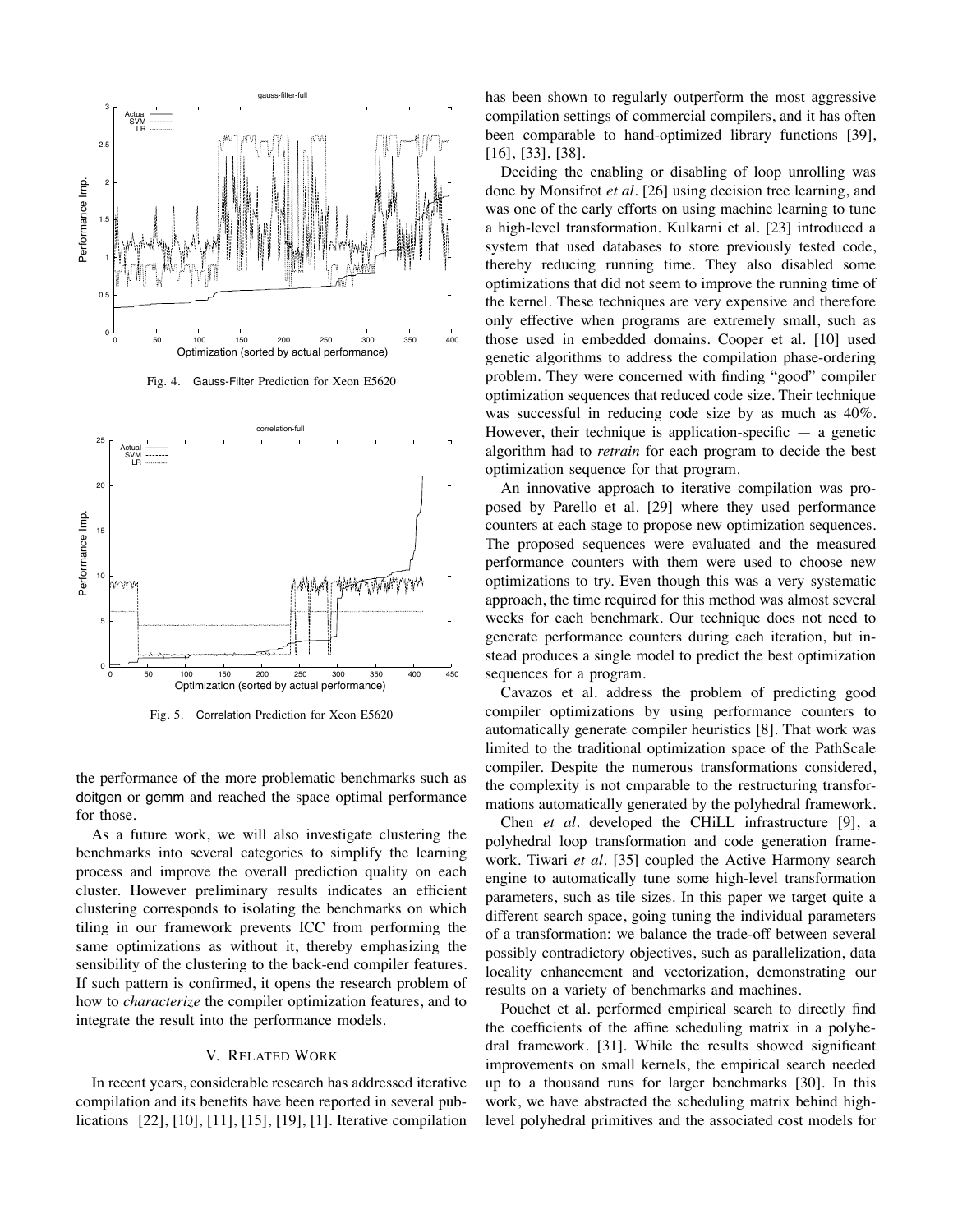selecting the enabling transformations, reducing the search space to only a few hundred possibilities in place of the billions of possible schedules. This enabled us achieve on average 85% of the search-space-optimal performance in no more than 5 runs.

## VI. CONCLUSION

The problem of improving performance through compiler optimization has been extensively studied, in particular to improve the portability of the optimization process across a variety of architectures. Iterative compilation and machine learning techniques have been demonstrated as powerful mechanisms to automatically compute good compiler flags, improving the speed of the generated program and automatically adapting to the target architecture.

However, in the multi-core era with increasingly complex hardware, very advanced high-level transformation mechanisms are required to efficiently map the program on the target machine. Complex sequences of loop transformations are needed to implement tiling, parallelization and vectorization all together. While all these optimizations have been studied independently, in practice they must be combined to optimize performance.

A modern loop nest optimizer faces the challenge of sometimes contradictory cost models, simply because there is no single solution that may maximize parallelism, vectorization, data locality and still achieve the best performance. Very little work has been done to date in using learning models for selecting high-level transformations, to drive a loop nest optimizer that operates on a very rich and complex search space. Our work is the first to propose the use of learning models to compute effective loop transformations in the *polyhedral model*, encompassing tiling, parallelization, vectorization and data locality improvement via high-level primitives. To determine the best loop transformations for a program, we decompose the problem into (1) searching for the best sequence of high-level polyhedral primitives (e.g., tiling, vectorization, etc.); and (2) using static cost models to compute the final sequence of elementary loop transformations that implement those primitives.

In this work, we leverage the power of the polyhedral transformation framework to automatically build very complex sequences of transformations, enabling tiling and parallelization transformations on a wide range of numerical codes. To select an effective optimization in this space, we have implemented a speedup predictor model that correlates the runtime characteristics of a program (modeled with performance counters) with the speedup expected from a given polyhedral optimization (modeled with a sequence of high-level primitives). We evaluated our approach using two machine learning algorithms, linear regression and support vector machine, on a variety of benchmarks and two multi-core machines. For the test suite, the best points in our optimization search space yield an average  $8\times$  speedup (with peaks of up to  $36\times$ ) over ICC on an Intel Xeon E7450. Using the predictive machine learning models, testing at most five candidate optimizations on the target machine, we achieve an average speedup of  $6.6\times$ over the Intel ICC compiler, which corresponds to an average of 83% of the best possible performance among all points in the entire search space,

**Acknowledgments***:* This work was funded in part by the U.S. National Science Foundation through award 0926688, the Defense Advanced Research Projects Agency through AFRL Contract FA8650-09-C-7915, the DARPA Computer Science Study Group (CSSG) and NSF Career award 0953667.

#### **REFERENCES**

- [1] F. Agakov, E. Bonilla, J. Cavazos, B. Franke, G. Fursin, M. O'Boyle, J. Thomson, M. Toussaint, and C. Williams. Using machine learning to focus iterative optimization. In *4th Annual International Symposium on Code Generation and Optimization (CGO)*, Mar. 2006.
- [2] C. Bastoul. Code generation in the polyhedral model is easier than you think. In *IEEE Intl. Conf. on Parallel Architectures and Compilation Techniques (PACT'04)*, pages 7–16, Juan-les-Pins, France, Sept. 2004.
- [3] M.-W. Benabderrahmane, L.-N. Pouchet, A. Cohen, and C. Bastoul. The polyhedral model is more widely applicable than you think. In *Intl. Conf. on Compiler Construction (ETAPS CC'10)*, LNCS 6011, pages 283–303, Paphos, Cyprus, Mar. 2010.
- [4] U. Bondhugula, M. Baskaran, S. Krishnamoorthy, J. Ramanujam, A. Rountev, and P. Sadayappan. Automatic transformations for communication-minimized parallelization and locality optimization in the polyhedral model. In *International conference on Compiler Construction (ETAPS CC)*, Apr. 2008.
- [5] U. Bondhugula, A. Hartono, J. Ramanujam, and P. Sadayappan. A practical automatic polyhedral program optimization system. In *ACM SIGPLAN Conference on Programming Language Design and Implementation*, June 2008.
- [6] R. R. Bouckaert, E. Frank, M. A. Hall, G. Holmes, B. Pfahringer, P. Reutemann, and I. H. Witten. WEKA–experiences with a java opensource project. *Journal of Machine Learning Research*, 11:2533–2541, 2010.
- [7] J. Cavazos, C. Dubach, F. Agakov, E. Bonilla, M. F. O'Boyle, G. Fursin, and O. Temam. Automatic performance model construction for the fast software exploration of new hardware designs. In *Proceedings of the International Conference on Compilers, Architecture, And Synthesis For Embedded Systems (CASES 2006)*, October 2006.
- [8] J. Cavazos, G. Fursin, F. V. Agakov, E. V. Bonilla, M. F. P. O'Boyle, and O. Temam. Rapidly selecting good compiler optimizations using performance counters. In *CGO*, pages 185–197, 2007.
- [9] C. Chen, J. Chame, and M. Hall. CHiLL: A framework for composing high-level loop transformations. Technical Report 08-897, U. of Southern California, 2008.
- [10] K. D. Cooper, P. J. Schielke, and D. Subramanian. Optimizing for reduced code space using genetic algorithms. In *Workshop on Languages, Compilers, and Tools for Embedded Systems*, pages 1–9, Atlanta, Georgia, July 1999. ACM Press.
- [11] K. D. Cooper, D. Subramanian, and L. Torczon. Adaptive optimizing compilers for the 21st century. *Journal of Supercomputing*, 23(1):7–22, August 2002.
- [12] C. Dubach, J. Cavazos, B. Franke, M. O'Boyle, G. Fursin, and O. Temam. Fast compiler optimisation evaluation using code-feature based performance prediction. In *Proceedings of the ACM International Conference on Computing Frontiers*, May 2007.
- [13] C. Dubach, T. M. Jones, E. V. Bonilla, G. Fursin, and M. F. O'Boyle. Portable compiler optimization across embedded programs and microarchitectures using machine learning. In *Proceedings of the IEEE/ACM International Symposium on Microarchitecture (MICRO)*, December 2009.
- [14] P. Feautrier. Some efficient solutions to the affine scheduling problem, part II: multidimensional time. *Intl. J. of Parallel Programming*, 21(6):389–420, Dec. 1992.
- [15] B. Franke, M. O'Boyle, J. Thomson, and G. Fursin. Probabilistic sourcelevel optimisation of embedded programs. In *Proceedings of the 2005 ACM SIGPLAN/SIGBED Conference on Languages, Compilers, and Tools for Embedded Systems*, pages 78–86, New York, NY, USA, 2005. ACM Press.